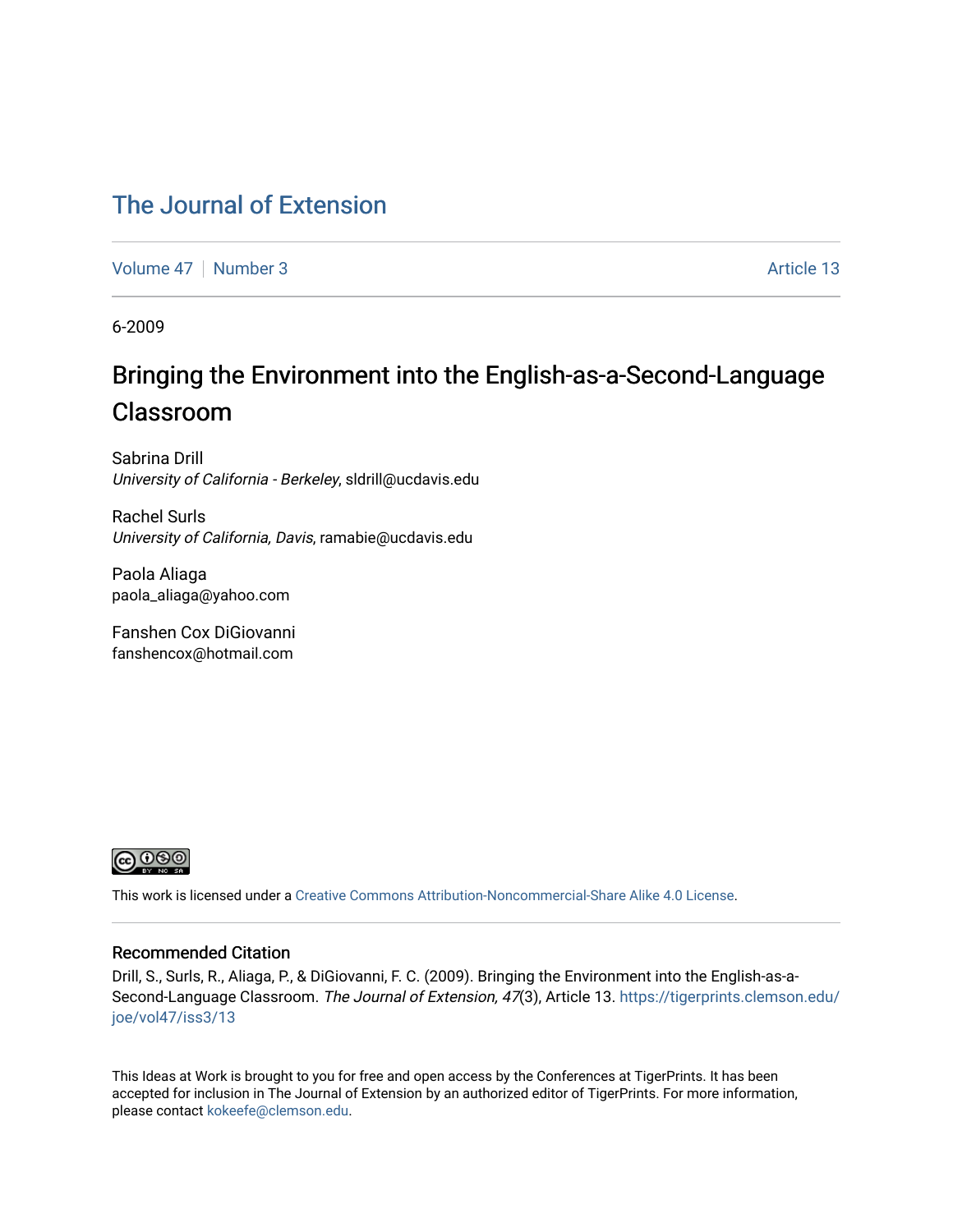

**June 2009 Volume 47 Number 3 Article Number 3IAW3**

[Return to Current Issue](http://www.joe.org:80/joe/2009june/)

# **Bringing the Environment into the English-as-a-Second-Language Classroom**

#### **Sabrina Drill**

Natural Resource Advisor University of California Cooperative Extension Los Angeles County Los Angeles, California [sldrill@ucdavis.edu](mailto:sldrill@ucdavis.edu)

#### **Rachel Surls**

County Director University of California Cooperative Extension Los Angeles County Los Angeles, California [meilto:ramabie@ucdavis.edu](http://www.joe.org:80/joe/2009june/meilto:ramabie@ucdavis.edu)

**Paola Aliaga** Sugar Maples Farm - Catskill Mountain Foundation Hunter, New York [paola\\_aliaga@yahoo.com](mailto:paola_aliaga@yahoo.com)

### **Fanshen Cox DiGiovanni** Adjunct Professor, ESL-Workforce Education Program East Los Angeles College Monterey Park, California [fanshencox@hotmail.com](mailto:fanshencox@hotmail.com)

**Abstract:** Environment and Community: Caring for Our Natural Resources is a curriculum developed by UC Cooperative Extension to teach adult immigrants about the environment in English-as-a-second-language (ESL) classrooms. It was developed with participation from ESL instructors and students. Surveys were conducted to determine knowledge of and interest in the environment among ESL students and to assess changes after participation in the program. Results indicate a high level of interest in the environment. After using the Environment and Community curriculum, students experienced a significant gain in knowledge about the environment, and 63% indicated that they had implemented pro-environment behaviors.

# **Introduction**

In the 21st century, environmental concerns are increasingly complex. In Southern California, our need for an environmentally literate population is especially urgent. We have a high number of endangered species and complex ecosystems experiencing tremendous pressure and face shortages of fresh water and clean air.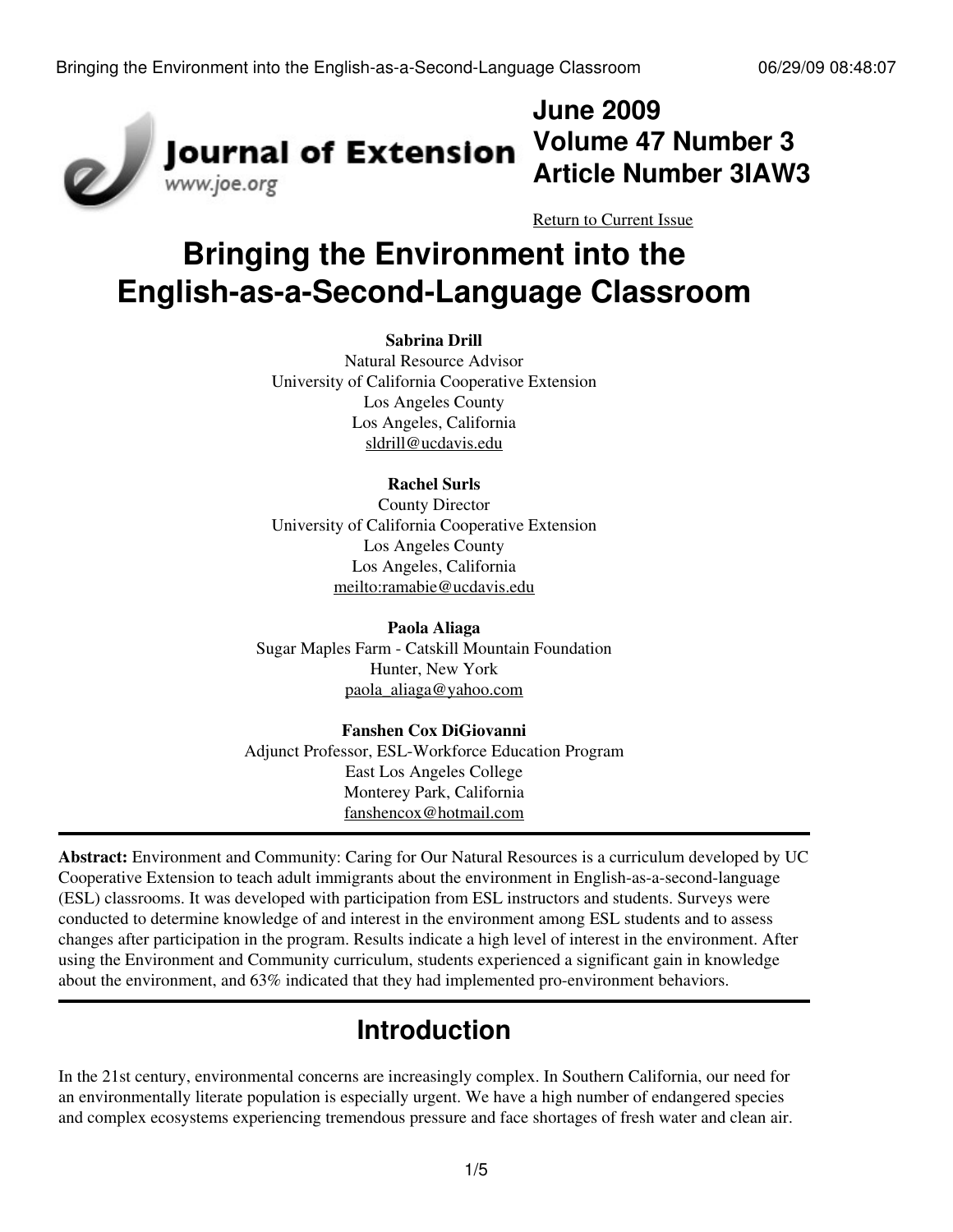### Bringing the Environment into the English-as-a-Second-Language Classroom 06/29/09 08:48:07

Few environmental education programs are targeted towards recent immigrants. New and recent immigrants are a significant portion of the U.S. population (10.4% in 2000), and this population is expected to double within the next half century (Tolbert, 2001). Half of the immigrant population resides in the major metropolitan areas of New York, Los Angeles, San Francisco, Miami, and Chicago (Hong, 2002). Los Angeles County is home to 2,137,689 non-U.S. citizens and 2,542,505 residents with limited-English skills (The California Endowment, 2006). While these residents are primarily Latino, Los Angeles is also home to some of the largest Asian and Eastern European populations in the country. Our local environment can benefit if new arrivals are interested in and educated about protecting natural resources.

At the same time, immigrants themselves can benefit by working towards healthier, more enriching living conditions through becoming engaged in environmental issues. Effective environmental decision-making requires involvement of local stakeholders, and organizations often hold meetings to gain input, but the audience rarely reflects the ethnic diversity of the affected community. One reason for this is a language barrier, and translation as it is usually practiced can be an unsatisfactory solution because it limits the ability of the entire group to engage in meaningful and free exchange of ideas. We may increase the participation of diverse communities in environmental management by enabling recent immigrants to express their views in English.

To build knowledge about local environmental issues in immigrant communities, University of California Cooperative Extension - Los Angeles County developed an ESL curriculum in cooperation with the adult ESL program at a local community college.

Goals of the program included:

- Educating ESL students about the local environment
- Increasing their interest in and capacity to take part in environmental decision making
- Assessing their knowledge of, interest in, and behavior regarding environmental issues
- Developing a curriculum that ESL teachers without a science background would feel comfortable using, while continuing to increase students' English language proficiency

# **Curriculum Development**

Through participation in a flexible multi-week program, we hoped to increase the environmental literacy of ESL students. For natural resource professionals, entering the ESL classroom has several advantages. You do not need to attract an audience, because people are already coming to take part in an educational experience, and ESL instructors are searching for new, interesting material. The greatest challenge, then, is to present environmental information in a way that will be interesting, relevant, and not intimidating to either the student or the teacher.

To learn how to do this, we worked closely with 200+ non-credit ESL students and four faculty members from a local community college, East Los Angeles College (ELAC).

Through interviews with faculty members, we identified several elements that would make the curriculum useful in the classroom. We pilot tested our draft curriculum in spring 2005 and revised it based on student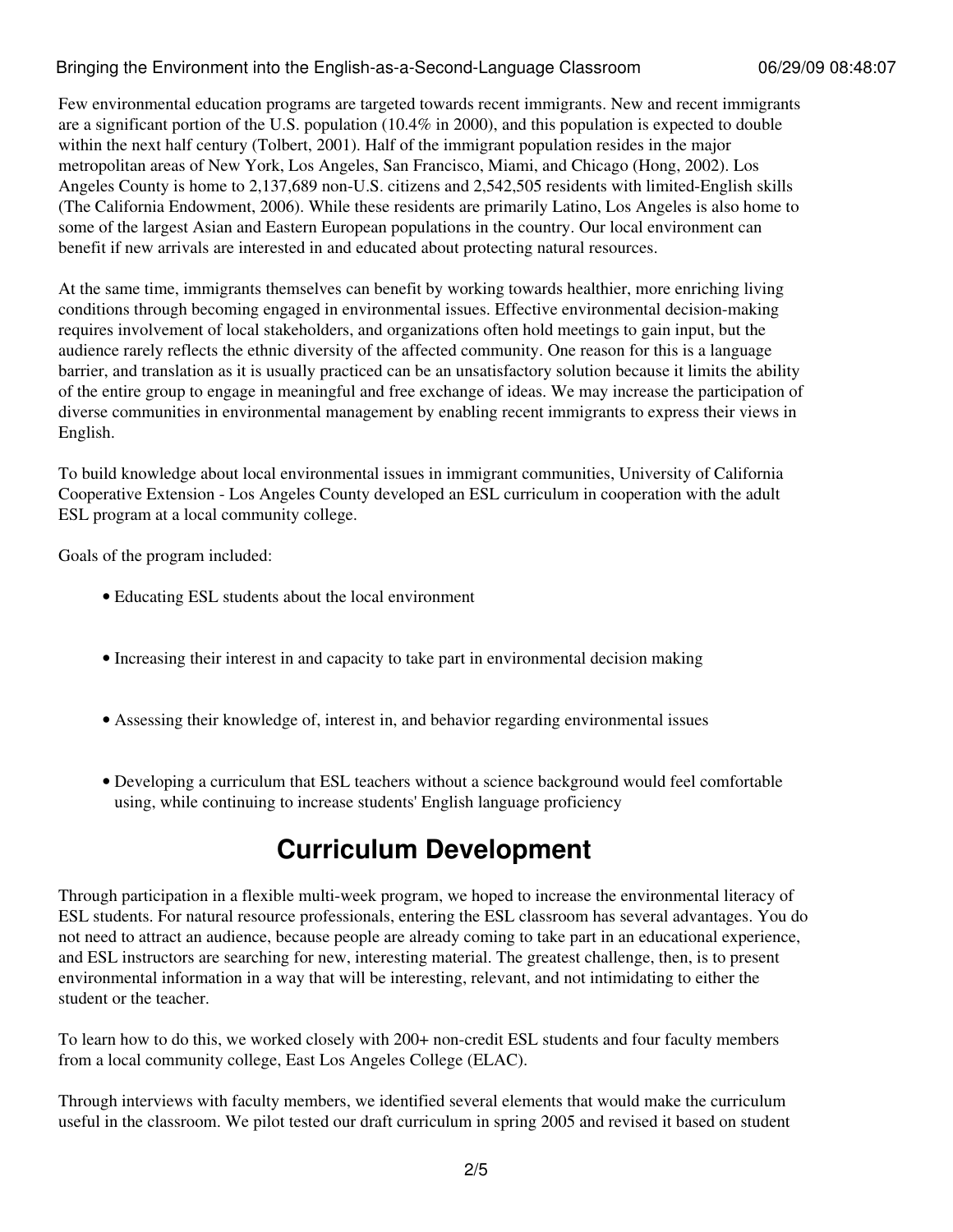### Bringing the Environment into the English-as-a-Second-Language Classroom 06/29/09 08:48:07

and faculty input.

Each of our lessons has clearly stated objectives, a list of preparatory steps and materials needed, key vocabulary, and lists the CASAS competencies the lesson is designed to achieve. (CASAS—Comprehensive Adult Student Assessment Systems-is a standardized system used in California and other states to evaluate English acquisition instruction.) Types of exercises include reading/listening, journal writing, discussion, presentation, video, and hands-on map-based activities. The idea of field trips intrigued us, but the typical 1-hour class structure was not conducive to this kind of activity. So we incorporated do-it-yourself structured field trips students could enjoy with their families, then discuss in class. A list of the lessons and content is found in Table 1.

We organized the curriculum into three units: water, land, and community. The university's Division of Agriculture and Natural Resources will publish the first unit of the curriculum, Water, by the end of 2009, with the subsequent units following. These will be available as free electronic documents from the UC ANR publications department at [<http://anrcatalog.ucdavis.edu/](http://anrcatalog.ucdavis.edu/)>.

The water unit focuses on issues such as water supply and quality, and human alteration of watersheds. The land unit will look at local ecosystems, population growth, habitat loss, and invasive species. The community unit will focus on environmental stewardship, environmental justice, and resources decision making.

#### **Table 1.**

Lessons in UCANR's Environment and Community: Caring for Our Natural Resources Unit 1-Water Adult ESL Curriculum

| Lesson                                   | <b>Main Theme</b>                 | <b>Topics</b>                                                                  | <b>Activities</b>                                                                                           |
|------------------------------------------|-----------------------------------|--------------------------------------------------------------------------------|-------------------------------------------------------------------------------------------------------------|
| Lesson 1: Water,<br>water<br>everywhere  | Importance of<br>water            | Water proverbs and<br>poems, definitions,<br>synonyms                          | Reading, writing,<br>matching as a group,<br>observing media<br>coverage (at home),<br>group discussion     |
| Lesson 2: Water<br>conservation          | Water as a<br>limited<br>resource | Amounts of<br>freshwater, personal<br>consumption of water                     | Using charts, group<br>discussion, home water<br>audit, reading a brochure                                  |
| Lesson 3: Water<br>in your<br>community  | Local rivers                      | History of water<br>development in the<br>region                               | Reading maps, multiple<br>choice, filling in charts,<br>reading, group<br>discussion, group<br>presentation |
| Lesson 4:<br>Watersheds                  | What are<br>watersheds            | Local watersheds,<br>history of water<br>development and<br>flood management   | Reading maps and relief<br>maps, cloze exercises,<br>group discussion                                       |
| Lesson 5:<br>Reducing water<br>pollution | Water quality,<br>pollution       | Sources of pollution,<br>sewers vs. storm<br>drains, disposal and<br>recycling | Reading, filling in a<br>chart, video, problem<br>solving                                                   |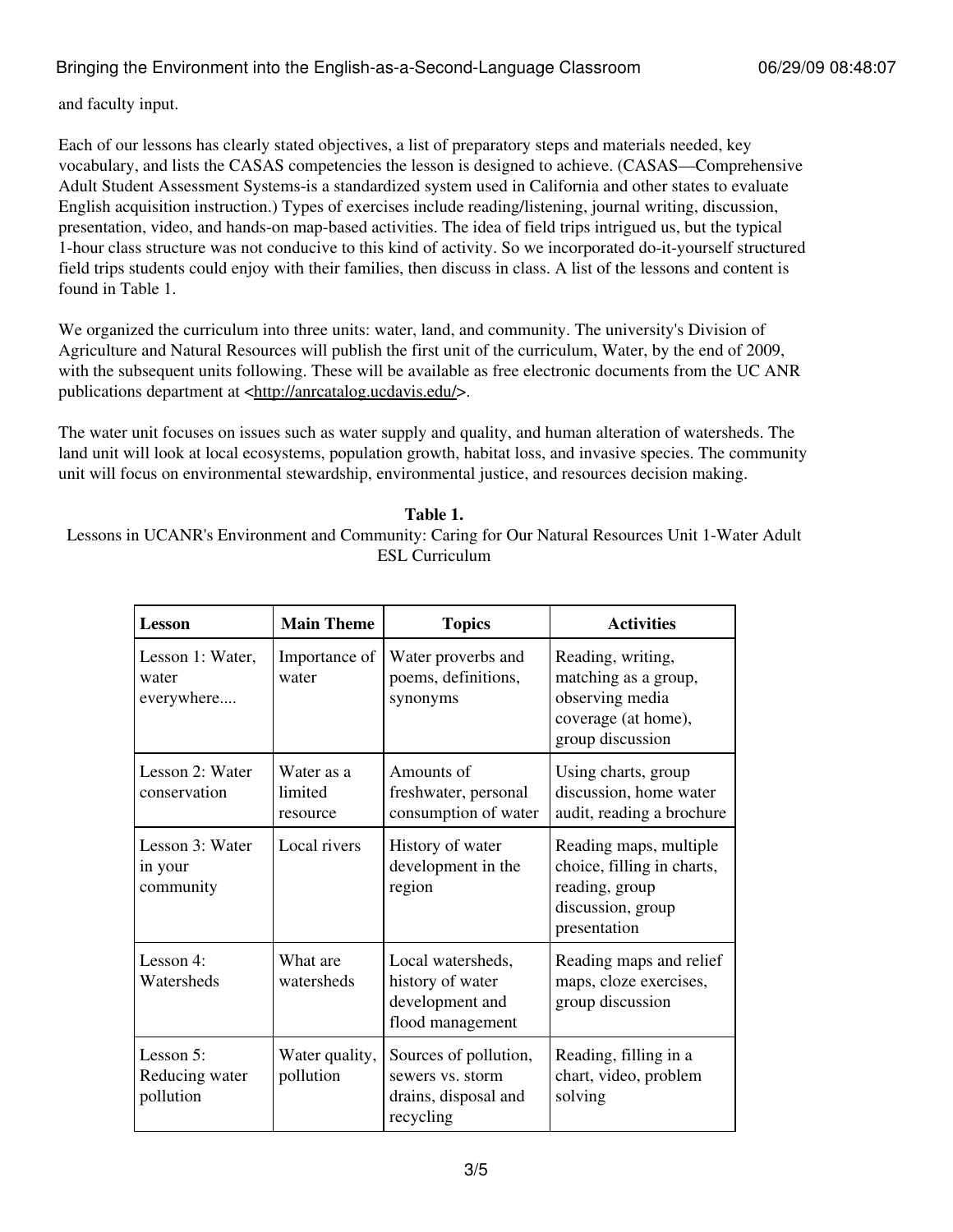# **Survey Results**

Participating ESL instructors agreed to allow their students to participate in a pre-test survey, our 6-week environmental education program, and a post-test survey. Demographic information on respondents is presented in Table 2.

### **Table 2.** Demographic Characterization of ESL Students at East Los Angeles College

| <b>Demographics</b> | $N = 78$                                                                 |  |  |
|---------------------|--------------------------------------------------------------------------|--|--|
| Ethnicity           | 62% Asian (mostly Chinese origin), 27% Latino (mostly Mexican<br>origin) |  |  |
| Gender              | 73% female, 27% male                                                     |  |  |
| Income              | $73\% < $20,000$ per year                                                |  |  |
| Employment          | 69% not currently employed                                               |  |  |
| Age                 | 37% 20-29 years old, 37% 30-49 years old, 26% 50 and older               |  |  |
| Residence time      | 98% in US 5 years or less                                                |  |  |
| Education           | 35% at least some college, 57% high school level education,<br>8\% other |  |  |

Among this group, we found that 65% described themselves as "very interested" in the environment, and another 22% were "somewhat interested." Women were significantly more likely to describe themselves as interested in the environment.

Our pre- and post-tests measured knowledge about key environmental issues. Several questions were borrowed from a national Roper survey (Coyle, 2005) on the environment, and we could see that on those questions, our ESL students scored lower than the "average" American. However, utilizing a t-test ( $p=<.05$ ), we found that participants' environmental knowledge rose significantly, from a mean of 3.8 on the pre-test to a mean of 5.5 on the post-test (the possible score ranged from 0 to 9).

**Figure 1.** Increase in Environmental Knowledge from Pretest to Posttest